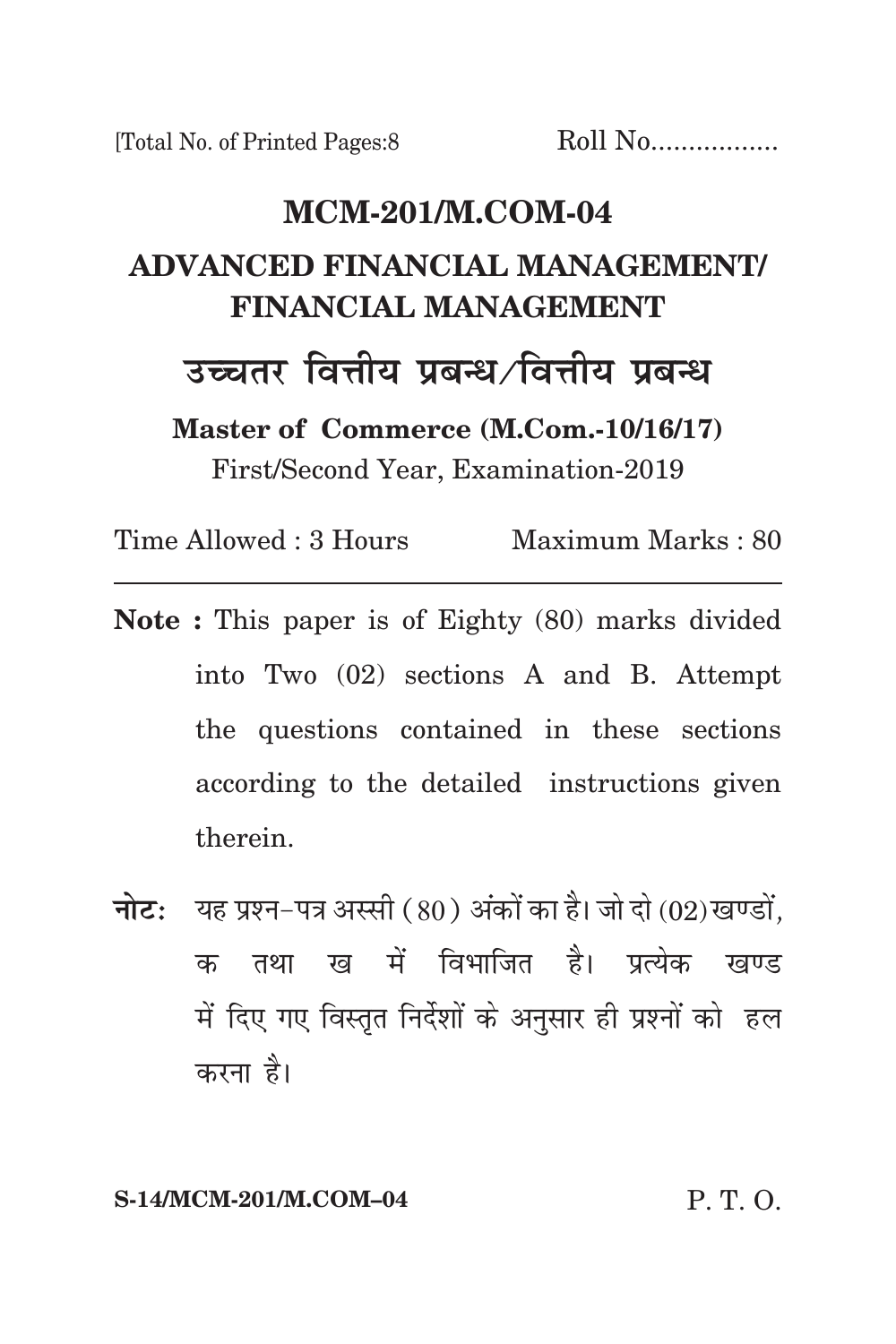# Section-A/<u>खण्ड-</u>'क'

(Long Answer type Questions/दीर्घ उत्तरीय प्रश्न)

- Note: Section-'A' contains Five (05) long answer type questions of Fifteen (15) marks each. Learners are required to answer any three (03) questions only.  $(3 \times 15=45)$
- नोट: खण्ड-'क' में पाँच (05) दीर्घ उत्तरों वाले प्रश्न दिए गए हैं, प्रत्येक प्रश्न के लिए पन्द्रह (15) अंक निर्धारित हैं शिक्षार्थियों को इनमें से केवल तीन (03) प्रश्नों के उत्तर देने हैं।
- 1. The capital structure of sargam Ltd is as follows :

सरगम लि. की पुँजी संरचना निम्नांकित हैं : Equity share capital of Rs. 100 each. 2,00,000 7% Debenture of Rs. 100 each. 1,25,000 9% preference share capital of Rs. 100 each. 1,25,000  $Retained\ Earning$  (प्रतिधारित) अाय)  $50,000$ 

Total 5,00,000

**S-14/MCM-201/M.COM-04** 2 The company has earned Rs. 25 per share on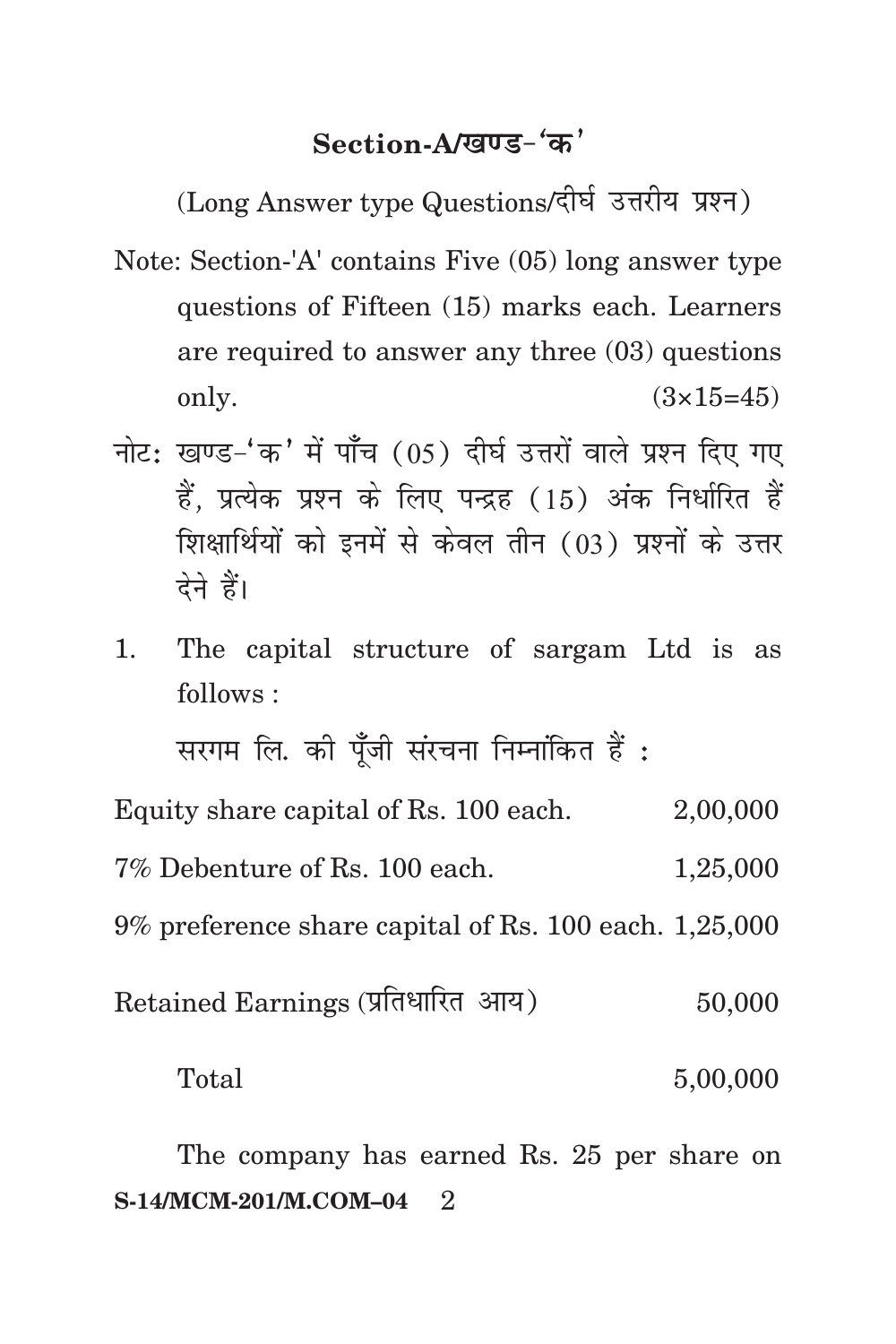equity capital. The corporate Tax is 50% and the shareholder's Personal Tax is 25% calculate the weighted Average cost of capital.

कम्पनी ने प्रति समता अंश 25 रु. अर्जित की हैं कॉर्पोरेट टैक्स 50% हैं। तथा अंशधारियों की व्यक्तिगत कर दर 25% हैं पूँजी की भारित औसत लागत की गणना कोजिए।

2. Rohtas Industries, Ghazipur is planning the acquisition of a machine. Two machines x and y are Available each costing Rs. 50,000. In Comparing the profitability of the machines, a discount Rate of 10% is to be used. Earnings after Tax and before dep are expected to be.

**S-14/MCM-201/M.COM–04** 3 P. T. O. रोहतास इन्डस्ट्रीज, गाजीपुर एक मशीन के अधिग्रहण की योजना बना रही हैं। 50,000 रुपये की लागत की दो मशीने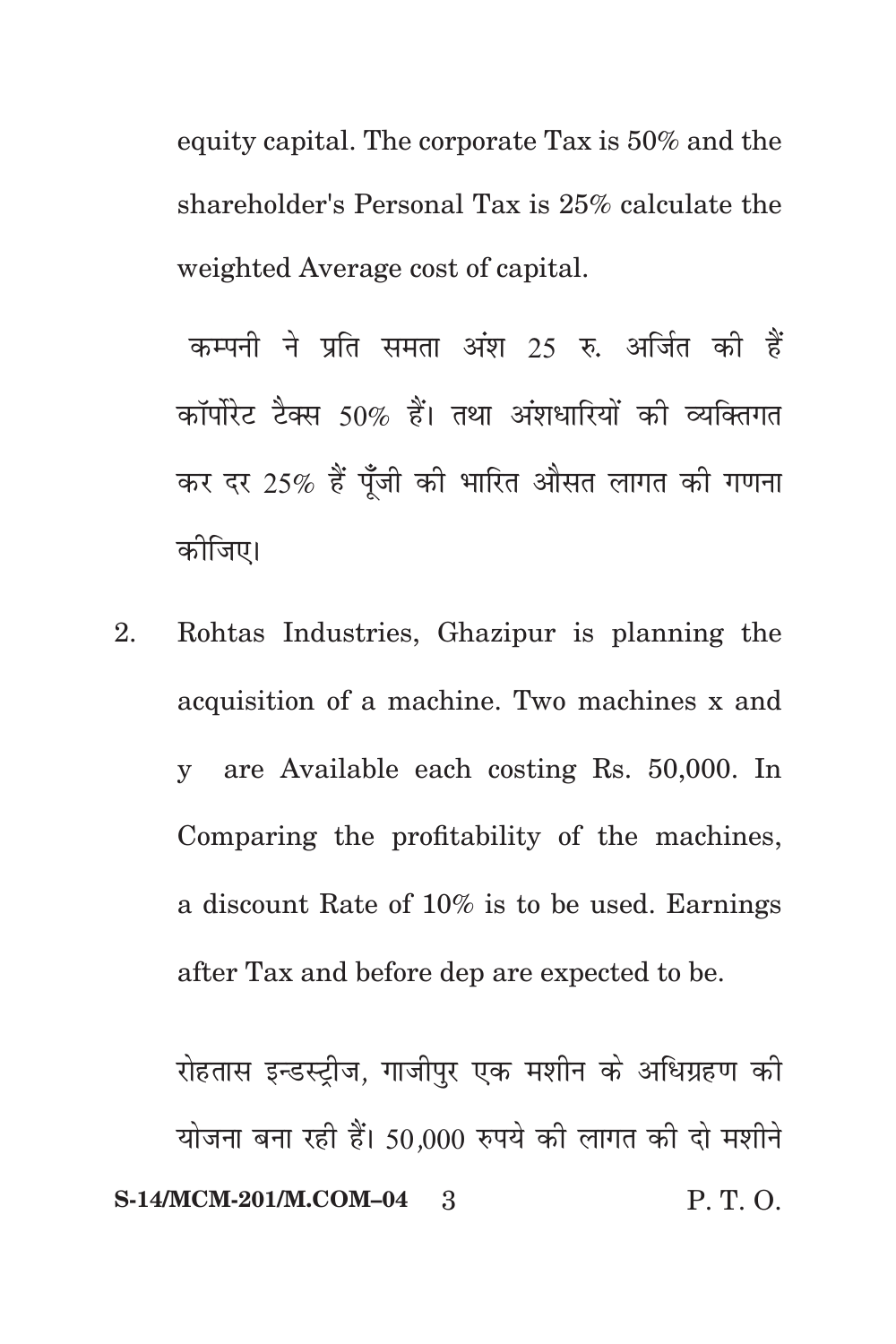एक्स तथा वाई उपलब्ध हैं। मशीनों की लाभदायकता की तलना में 10% की कटौती दर का प्रयोग करना हैं। कर के बाद की आय अनुमानित हैं:

|          | X      | Y      |
|----------|--------|--------|
|          | Rs.    | Rs.    |
| 1st Year | 15,000 | 5000   |
| 2nd Year | 20,000 | 15,000 |
| 3rd Year | 25,000 | 20,000 |
| 4th Year | 15,000 | 30,000 |
| 5th Year | 10,000 | 20,000 |

Find out which would be more profitable investment. You may use Discounted pay Back period and Net present value method. P.V.F. at 10% for five years are.

ज्ञात कीजिए कौन सा अधिक लाभदायक विनियोग होगा। आप डिस्काउण्टेड पे-बैक पीरियड़ तथा शुद्ध वर्तमान मूल्य का प्रयोग कर सकते हैं।  $10\%$  पर पाँच वर्ष के लिए पी. वी. एफ. हैं।

Year: 1 2 3 4 5

**S-14/MCM-201/M.COM-04** 4 P.V.F.: 0.909 0.826 0.751 0.683 0.621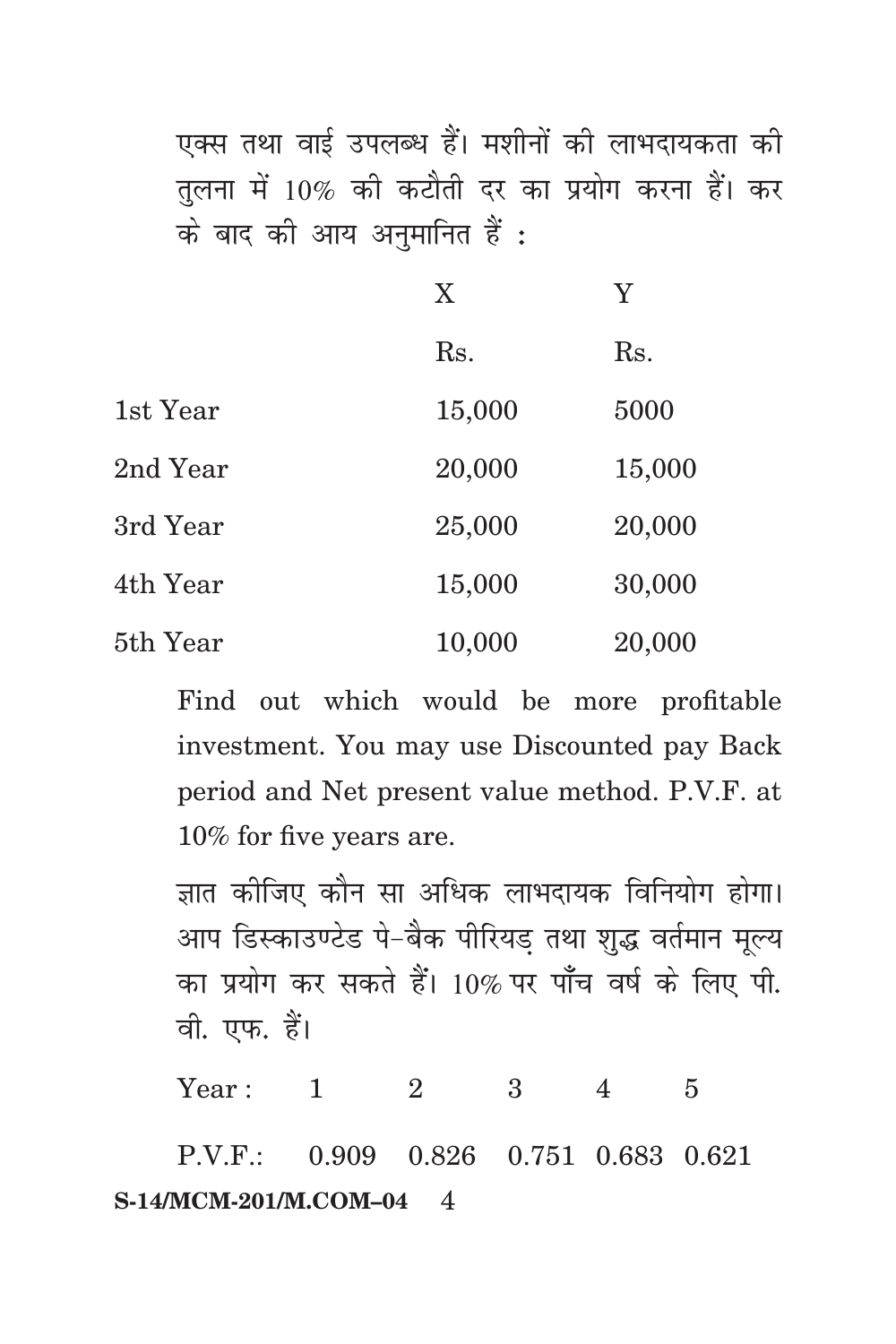3. What do you understand by Business Finance? Discuss the Functions of the Finance Manager of a large organization.

व्यावसायिक वित्त से आप क्या समझते हैं? एक वृहत् संगठन के वित्त प्रबन्धक के कार्यो की व्याख्या कीजिए।

4. Explain the factors that you would take into consideration while assessing the Amount of working capital for different kinds of Business Institutions of various sizes.

विभिन्न आकार को व्यावसायिक संस्थाओं की कार्यशील पूँजी की गणना करते समय आप कौन-कौन से तत्वों को ध्यान में रखेंगे. उनकी व्याख्या कीजिए।

5. What is dividend policy? Explain the various factors determining the dividend policy of a company.

**S-14/MCM-201/M.COM-04** 5 P. T. O. लाभांश नीति क्या है? उन कारकों की व्याख्या कीजिए जो एक कम्पनी की लाभांश नीति को निर्धारित करते हैं।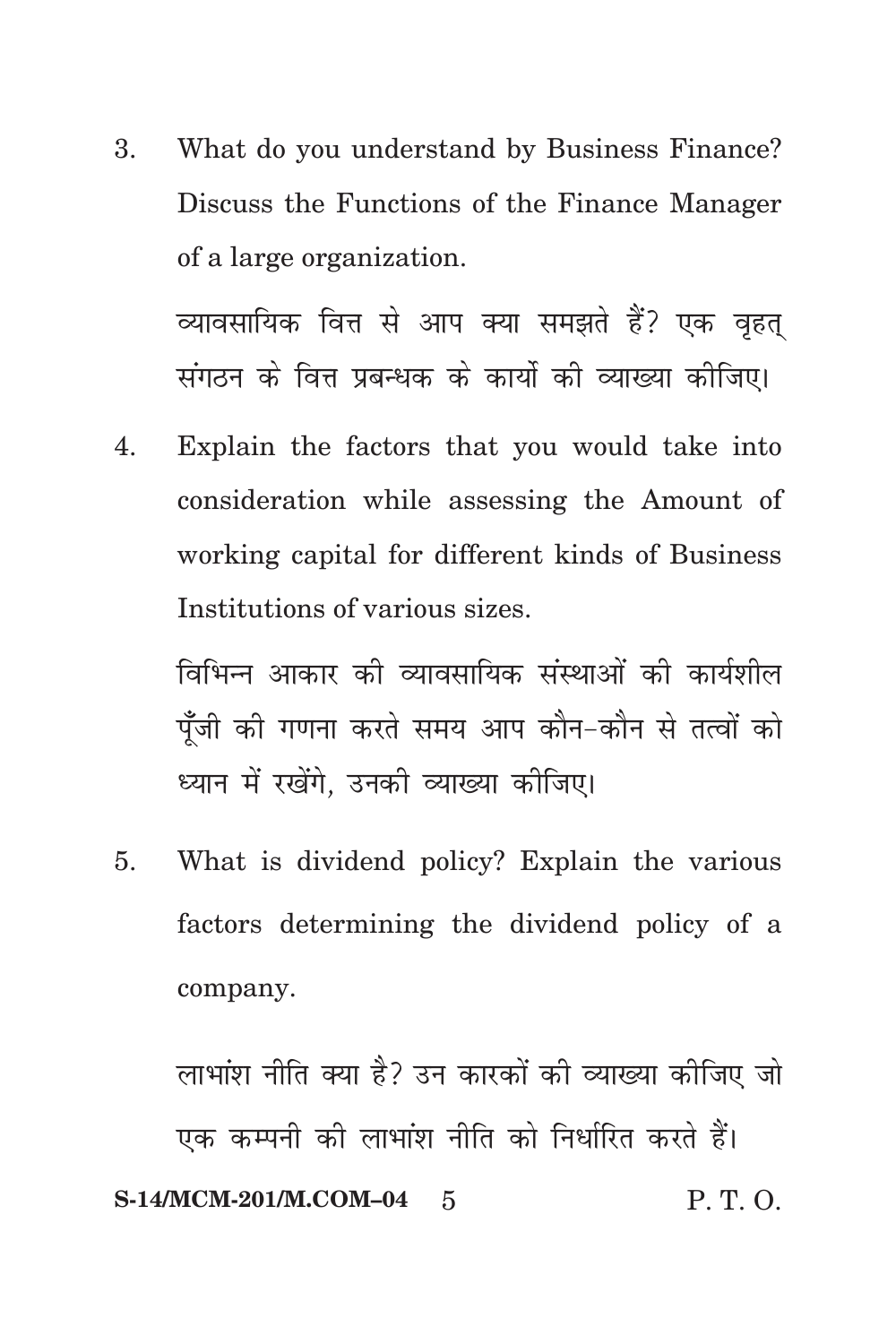## **Section-B/***ख***ण्ड-ख**

(Short answer type questions/ लघु उत्तरीय प्रश्न)

- Note: Section -'B' contains Eight (08) short Answer type questions of Seven (07) marks each. Learners are required to Answer any Five (05) questions only.  $(5 \times 7 = 35)$
- नोट: खण्ड-'ख' में आठ (08) लघ उत्तरीय प्रश्न दिए गए हैं। प्रत्येक प्रश्न के लिए सात (07) अंक निर्धारित हैं शिक्षार्थियों को इनमें से केवल पाँच (05) प्रश्नों के उत्तर देने हैं।
- 1. What is financial statement? Discuss the various characteristics of Ideal Financial statements.

वित्तीय विवरण क्या हैं? आदर्श वित्तीय विवरण की विशेषताओं को बतायें।

#### **S-14/MCM-201/M.COM–04** 6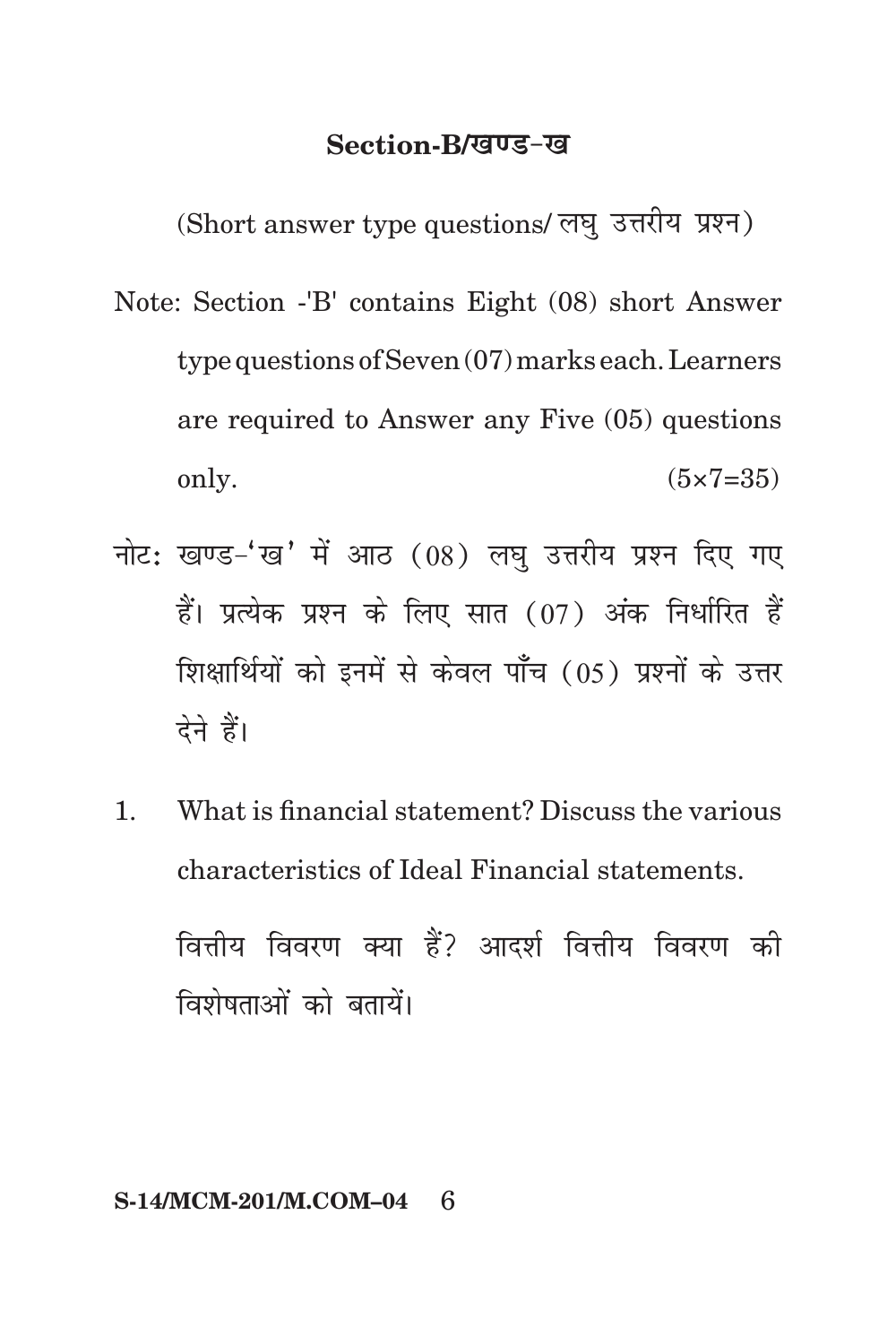2. Discuss Net present value method of capital budgeting.

पूँजी बजटन के शुद्ध वर्तमान मूल्य विधि को समझाइए।

- 3. What is meant by capital structure? What are the Assumptions of capital structure theories? पुँजी संरचना से क्या आशय हैं? पुँजी संरचना सिद्धान्त की मान्यताएं क्या हैं?
- 4. What do you understand by Financial leverage? Explain the Importance of leverage. वित्तीय लीवरेज उत्तोलक से आप क्या समझते हैं? लीवरेज उत्तोलक का महत्त्व समझाइए।
- 5. What is meant by cost of debt capital? How is cost of debt capital computed? ऋण पुँजी की लागत से क्या आशय हैं। ऋण पुँजी की लागत की गणना कैसे की जाती हैं?